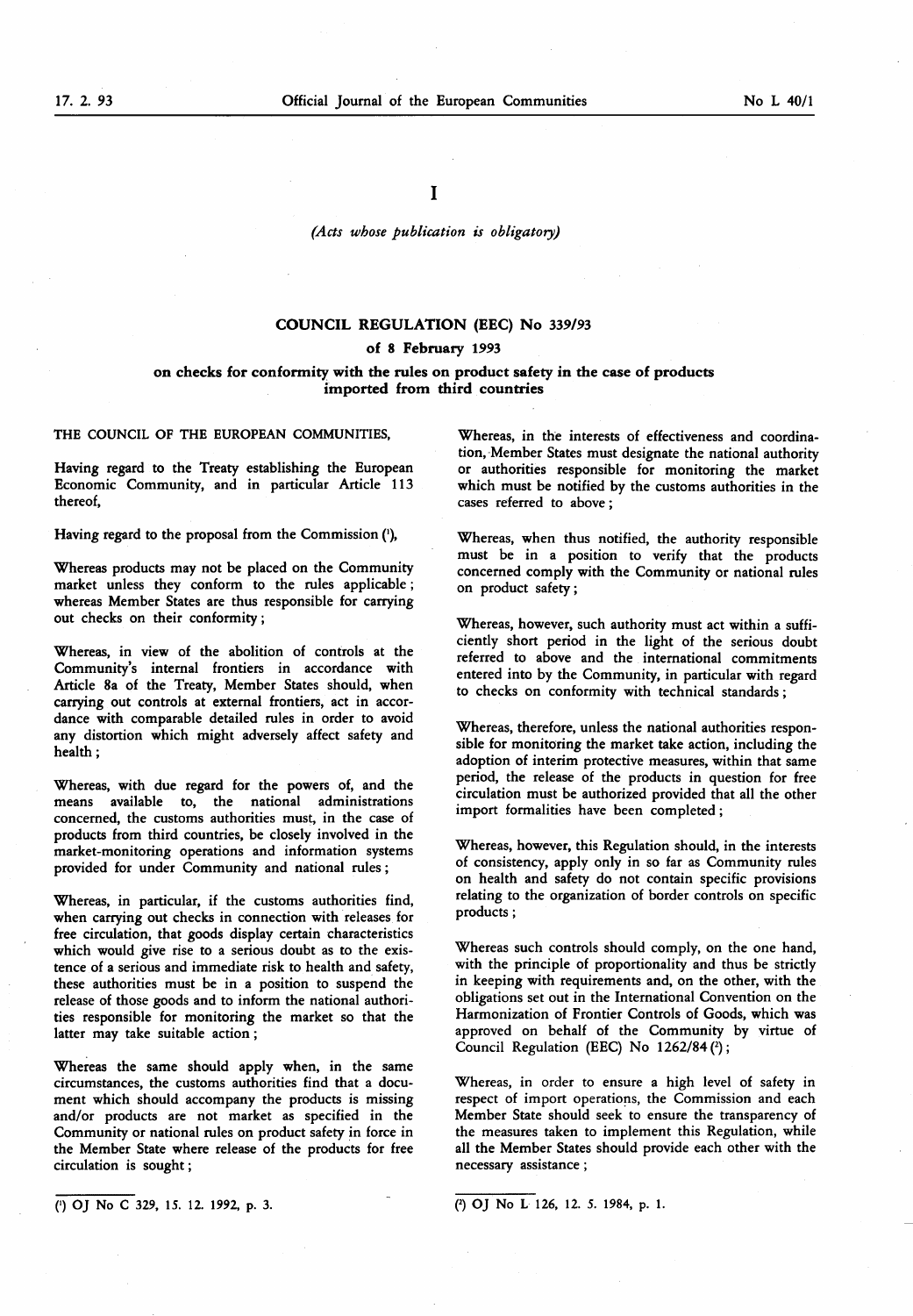Whereas, in particular, the customs authorities must be provided with information, suitable to the exercise of their duties, gained from knowledge of, on the one hand, the products or product categories which are more specifically concerned and, on the other, the marking of the products and the documents accompanying them ;

Whereas the implementation of this Regulation must be monitored so that adjustments can, where necessary, be made in the interests of effectiveness ;

Whereas this Regulation forms an integral part of the common commercial policy ; whereas it is limited to what is required for the smooth operation of the checks carried out on products imported from third countries to ensure their conformity with the rules on product safety applicable on the Community market ;

Whereas such controls should comply with obligations incumbent upon the Community under GATT to conduct trade on a non-discriminatory basis and under the GATT Code on Technical Barriers to Trade, according to which standards should not be applied as a means of creating obstacles to international trade,

HAS ADOPTED THIS REGULATION :

## Article <sup>1</sup>

For the purposes of this Regulation :

- 'national authority responsible for monitoring the market' shall mean the national authority or authorities designated by the Member States and required by them to check the conformity of products placed on the Community or national market with the Community or national legislation applicable,
- 'accompanying document' shall mean any document which must physically accompany a product when it is placed on the market, in accordance with the Community or national legislation in force,
- 'marking' shall mean any marking or labelling which products must bear in accordance with the Community or national legislation in force and which certifies that the product conforms with that legislation ;
- 'customs authorities' shall mean the authorities responsible for, inter alia, the application of customs legislation.

### Article 2

When, in the context of checks which they carry out in respect of goods declared for release for free circulation, the customs authorities find :

- that a product or batch of products displays certain characteristics which would give rise to a serious doubt as to the existence of a serious and immediate risk to health or safety in the event of that product's being used under normal and foreseeable conditions, and/or
- that a product or batch of products is not accompanied by a document or not market in accordance with the Community or national rules on product safety applicable in the Member State in which release for free circulation is sought,

they shall suspend release of the product or batch of products concerned and immediately notify the national authority responsible for monitoring the market.

# Article 3

Each Member State shall inform the Commission, which shall inform the other Member States accordingly, of the national authority or authorities responsible for monitoring the market which it has designated as having to be informed whenever Article 2 is applied.

## Article 4

1. The national authority responsible for monitoring the market shall be in a position to act in respect of any product the release of which has been suspended by the customs authorities pursuant to Article 2. In the absence of such action, the second paragraph of Article 5 shall apply.

2. In the case of perishable goods, the national authorities responsible for monitoring the market and the customs authorities shall, as far as possible, seek to ensure that any requirements they may impose with regard to the storage of the goods or the parking of the vehicles used for transport are not incompatible with the preservation of those goods.

### Article 5

Where, after intervening in accordance with Article 4, the national authorities responsible for monitoring the market consider that the product in question does not present a serious and immediate risk to health and safety and/or cannot be regarded as being in breach of Community or national laws on product safety, the product in question shall be released for free circulation provided that all the other requirements and formalities pertaining to such release have been met.

This shall also apply if, within three working days of the suspension of release, the customs authorities, having applied Article 2, have not been notified of any action, including precautionary measures, taken by the national authorities responsible for monitoring the market.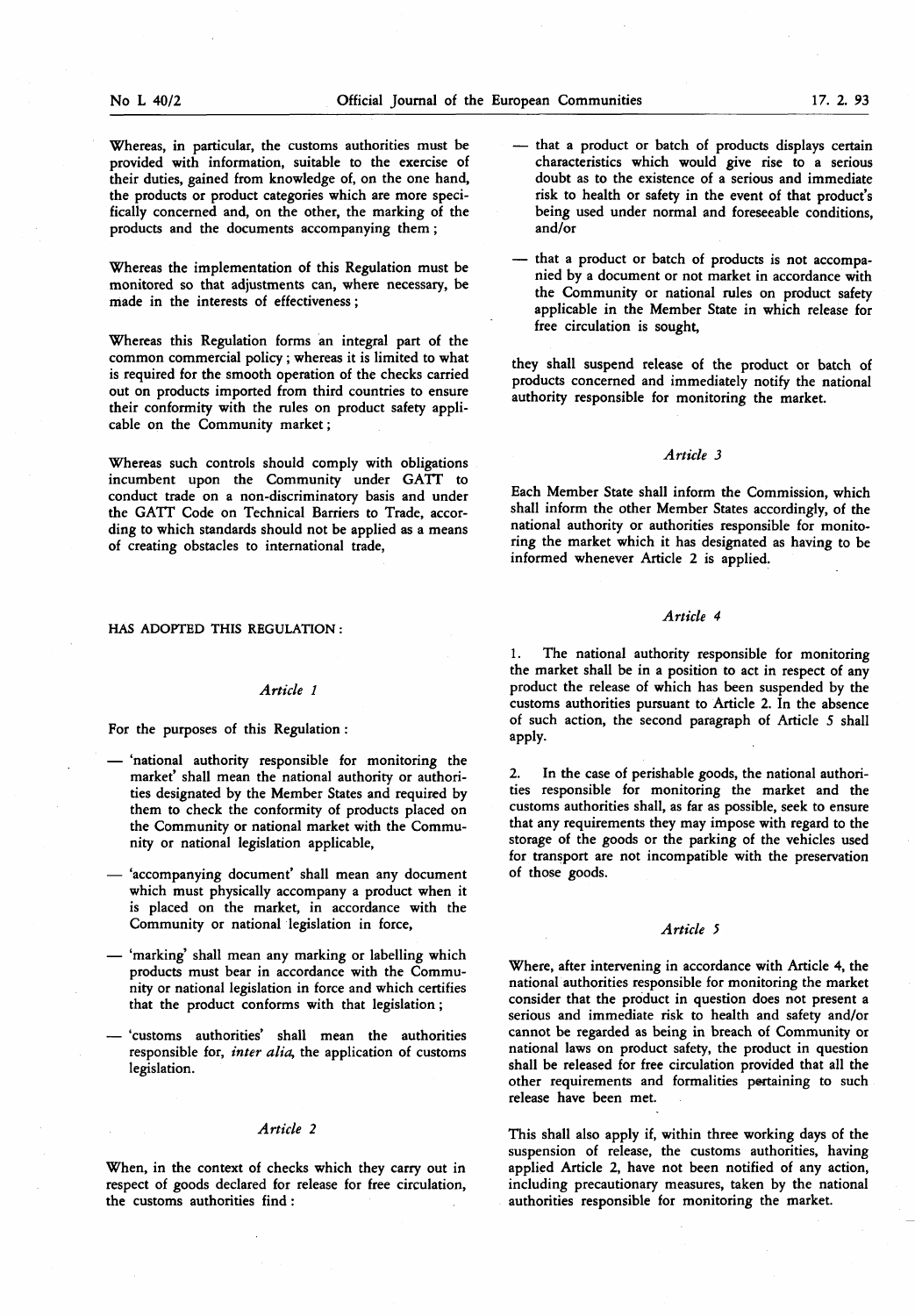### Article 6

1. Where the national authorities responsible for monitoring the market find that the product in question presents a serious and immediate risk, they shall, in accordance with the Community or national rules applicable, take measures to prohibit the product from being placed on the market and ask the customs authorities to include one of the following endorsements on the commercial invoice accompanying the product and on any other relevant accompanying document :

- Producto peligroso no se autoriza su despacho a libre práctica — Reglamento (CEE) n° 339/93',
- Farligt produkt overgang til fri omsætning ikke tilladt — forordning (EØF) nr. 339/93',
- 'Gefährliches Erzeugnis Überführung in den zollrechtlich freien Verkehr nicht gestattet — Verordnung (EWG) Nr. 339/93',
- Επικίνδυνο προϊόν Δεν επιτρέπεται η ελεύθερη κυκλοφορία — Κανονισμός (EOK) αριθ. 339/93',
- Dangerous product release for free circulation not authorized — Regulation (EEC) No 339/93',
- Produit dangereux mise en libre pratique non autorisée — règlement (CEE) nº 339/93',
- 'Prodotto pericoloso immissione in libera pratica non autorizzata — regolamento (CEE) n. 339/93',
- 'Gevaarlijk produkt het in het vrije verkeer brengen ervan niet toegestaan — Verordening (EEG) nr. 339/93',
- Produto perigoso colocação em livre pratica não permitida — Regulamento (CEE) n? 339/93'.

2. Where the national authorities responsible for monitoring the market find that the product in question does not comply with the Community or national rules in force on product safety, they shall take appropriate action which may, if necessary, include prohibiting the product from being placed on the market in accordance with the said rules ; in cases where placing on the market is prohibited, they shall ask the customs authorities to include one of the following endorsements on the commercial invoice accompanying the product and on any other relevant accompanying document :

- Producto no conforme no se autoriza su despacho <sup>a</sup> libre práctica — Reglamento (CEE) n° 339/93',
- 'Ikke overensstemmende produkt overgang til fri omsætning ikke tilladt — forordning (EØF) nr. 339/93',
- 'Nichtkonformes Erzeugnis Uberführung in den zollrechtlich freien Verkehr nicht gestattet — Verordnung (EWG) Nr. 339/93',
- 'Ακατάλληλο προϊόν Δεν επιτρέπεται η ελεύθερη κυκλοφορία — Κανονισμός (ΕΟΚ) αριθ. 339/93',
- 'Product not in conformity release for free circulation not authorized — Regulation (EEC) No 339/93',
- Produit non conforme mise en libre pratique non autorisée — règlement (CEE) n° 339/93',
- Prodotto non conforme immissione in libera pratica non autorizzata — regolamento (CEE) n. 339/93',
- Niet-conform produkt het in het vrije verkeer brengen ervan niet toegestaan — Verordening (EEG) nr. 339/93',
- Produto não conforme colocação em livre prática não permitida — Regulamento (CEE) n? 339/93'.

3. For the purposes of implementing this Regulation, the provisions of Council Regulation (EEC) No 1468/81 of 19 May 1981 on mutual assistance between the administrative authorities of the Member States and cooperation between the latter and the Commission to ensure the correct application of the law on customs or agricultural matters (1) shall apply *mutatis mutandis*.

4. Where the product in question is subsequently declared for a customs destination other than release for free circulation and provided the national authorities responsible for monitoring the market do not object, the endorsements listed in paragraphs <sup>1</sup> and 2 shall also be included, under the same conditions, on the documents used in connection with that destination.

## Article 7

This Regulation shall apply only in so far as Community rules do not contain specific provisions relating to the organization of border controls on specific products.

This Regulation shall in any event not apply in the cases covered by Community rules relating to plant-health, veterinary and zootechnical controls and to animal protection.

### Article 8

Within three months of the entry into force of this Regulation and for the purposes of its implementation, a list of the products or product categories which, in the context of Community rules, are more specifically covered by the second indent of Article 2 shall be drawn up in accordance with the procedure specified in Article 9 ; the list shall be drawn up on the basis of experience and/or of the rules on product safety. In accordance with the same procedure, that list shall be revised, as and when necessary, in order to adapt it to the new situations resulting from the experience and development of the rules on product safety.

#### Article 9

The Commission shall be assisted by a committee composed of the representatives of the Member States and chaired by the representative of the Commission.

<sup>(&#</sup>x27;) OJ No L 144, 2. 6. 1981, p. 1. Regulation as amended by Regulation (EEC) No 945/87 (OJ No L 90, 2. 4. 1987, p. 3).